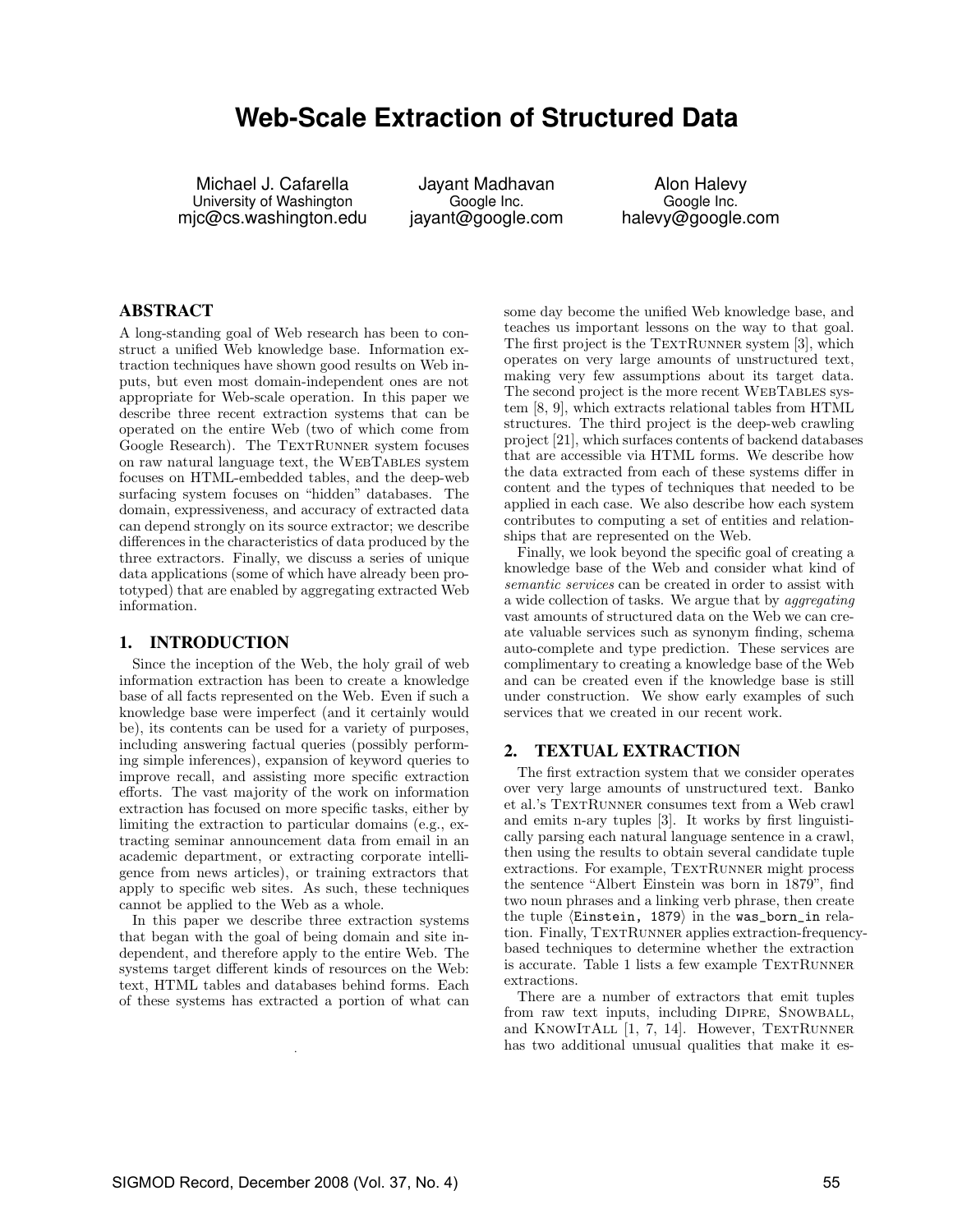| Object 1 | Relation    | Object 2   |
|----------|-------------|------------|
| einstein | discovered  | relativity |
| 1848     | was_year_of | revolution |
| edison   | invented    | phonograph |
| einstein | died in     | 1955       |

Table 1: A few example binary tuple extractions from TEXTRUNNER.

pecially apt for creating a Web-scale knowledge base. First, TEXTRUNNER was designed to operate in *batch* mode, consuming an entire crawl at once and emitting a large amount of data. In contrast, other systems have been on-demand query-driven systems that choose pages based on the user's revealed interest. The on-demand approach may seem more appealing because it promises to only perform relevant work, and because the system may be able to use the query to improve the output quality. However, the batch-oriented technique allows us to pre-compute good extractions before any queries arrive, and then index these extractions aggressively. In the query-driven approach, all of this work (possibly including downloading the text itself) must happen at query-time. Also, note that traditional search engines follow a similar batch-processing approach.

Second, TEXTRUNNER does not attempt to populate a given target relation or schema, but rather discovers them during processing. KnowItAll, Dipre, and Snowball all require some sort of target guidance from the user (e.g., a set of seed pairs or a set of extraction phrases). This kind of *open information extraction* is necessary if we want to extract the Web's worth of data without a strong model of Web contents (in the form of either a query load or perhaps some kind of general ontology). Further, this approach allows the extractor to automatically obtain brand-new relations as they appear over time.

This system has been tested in two large deployments. The initial TEXTRUNNER project ran on a general corpus of 9 million Web pages, extracting 1 million concrete tuples (of which 88% were accurate) [3]. In a more recent experiment, TEXTRUNNER was run on a much larger 500M page crawl, yielding more than 200M tuples that occurred at least two times (though detailed accuracy figures are not yet available) [2]. H-CRF is an extension to the TEXTRUNNER system that uses an approach based on conditional random fields to improve output quality [4].

TEXTRUNNER's open IE technique differs substantially from previous work. For example, the DIPRE and Snowball projects accept a set of binary seed tuples, learn patterns that textually connect the two elements, then extend the set by downloading relevant Web pages and applying the learned patterns. The KNOWITALL system extracts binary *is-a* relations (and in later work, other *n-ary* relations) from downloaded Web pages [14]. It worked by applying a handful of generic extraction phrases (due to Hearst [17]) like "X such as Y" and  ${}^{\text{w}}$ X, including Y,..." to the pages, then distinguishing true from spurious extractions with a trained classifier that took as input frequency-statistics of the extraction phrases.

Several other systems occupy an interesting middle ground between raw text and structured data. The Yago system produced ontologies consisting of hypernyms and binary relations, extracted from WordNet and the structured parts of Wikipedia (such as the specialized "list pages" that put other Wikipedia entities into broad sets) [24]. It did not extract information from the Wikipedia article content. The Kylin system used Wikipedia infoboxes (essentially, small lists of attribute/value pairs associated with a single entity) to train textual extractors that were then applied to the article text [27]. The primary goal of the system was to make the infobox data more complete, especially for versions of Wikipedia in unpopular languages.

The data that TEXTRUNNER and other text-centric extractors emit differs in several ways from traditional relational-style data. First, the cardinality of text-derived tuples is heavily reliant on extractable natural language constructs: binary relations (generally two nouns and a linking relation) are much easier to extract and are more common than 3-ary or larger tuples. In contrast, relational tables make it easy to express data with many dimensions.

Second, the domains that appear in text-derived data will be different from data found in relations. In part, this difference is due to the above point about binary tuples being more "natural" than other tuple sizes in natural language text. But this difference in domains is also due to issues of human reading and writing style: it would be very boring to read a piece of text that exhaustively enumerates movie times, but scanning a table is quite easy.

Third, unlike the WebTables extractor we describe next, where each extraction is based on a *single* occurrence of a table on the Web, the TEXTRUNNER (as well as the KnowItAll) extractor outputs extractions that are found in *multiple* locations on the Web. This is necessary since the extractors that TEXTRUNNER relies on are linguistic extractors that are quite fallible. In contrast, the tables extracted by WebTables are "cleaner" after extraction than text-based tuples. Further, because an extracted relation is a fairly complicated object consisting of multiple tuples, it is harder to find exact replicas elsewhere on the Web and so frequency-based techniques are not obviously applicable.

Finally, the output data model from TEXTRUNNER differs slightly from the relational model. The individual dimensions of a TEXTRUNNER extraction are generally not labeled (e.g., we do not know that Einstein is in the human attribute, and that 1879 is in birthyear). But most relations (and extractions from the "hard-coded" text systems) do have this kind of attribute metadata. The situation is reversed in the case of the name of the relation. The was\_born\_in extraction serves as a rough name for a relation in which the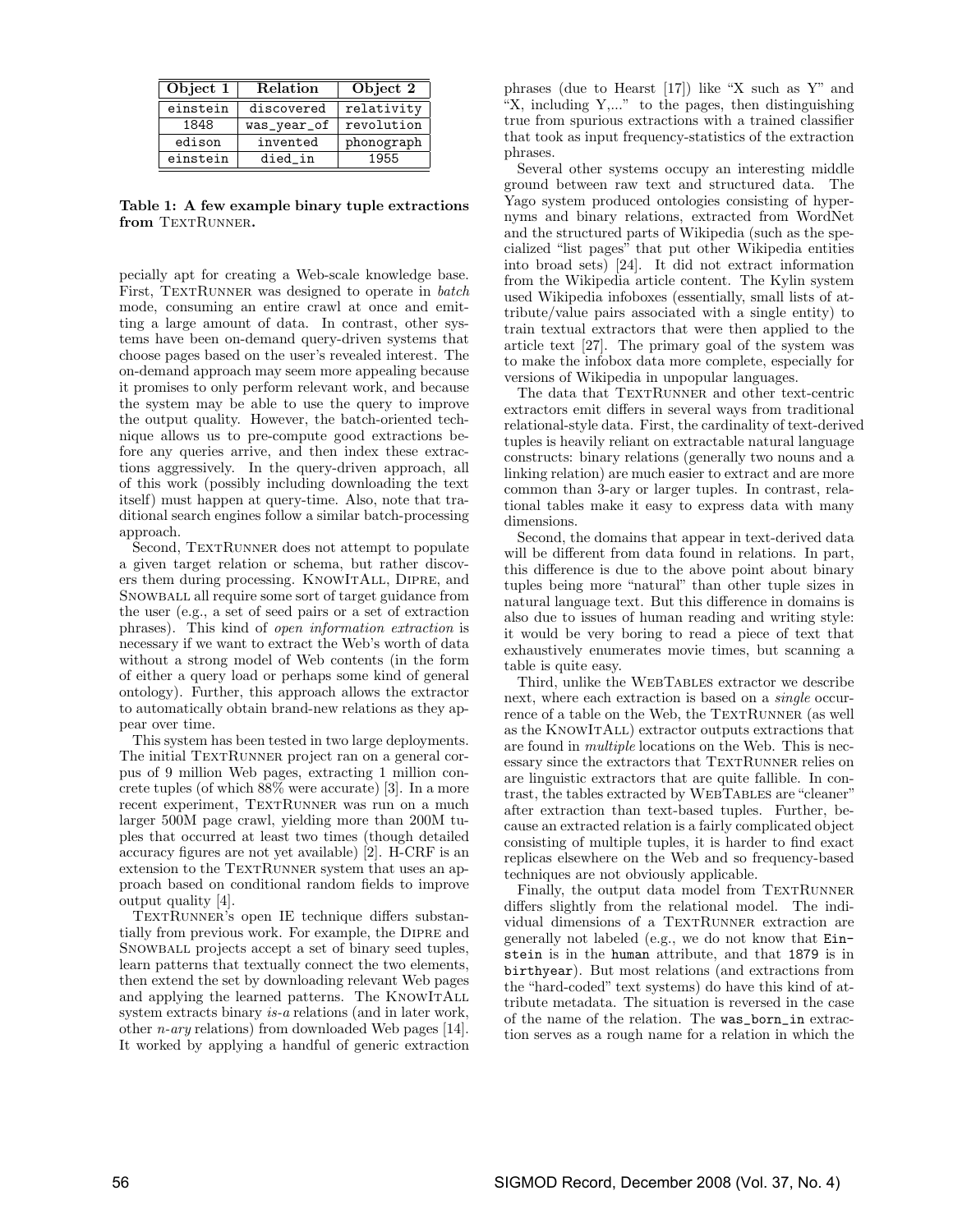|                                                                                                                                                                                                                                                                                                        |                                                                                                                    |                   |  |                            |       |  |                                                                                     |           | The Presidents of the USA - Incharted euroop.com - Mozila Firefox |   |           |                      |                     |  |                                |                   |  |   |         |                  |                 |  |
|--------------------------------------------------------------------------------------------------------------------------------------------------------------------------------------------------------------------------------------------------------------------------------------------------------|--------------------------------------------------------------------------------------------------------------------|-------------------|--|----------------------------|-------|--|-------------------------------------------------------------------------------------|-----------|-------------------------------------------------------------------|---|-----------|----------------------|---------------------|--|--------------------------------|-------------------|--|---|---------|------------------|-----------------|--|
| Elle Edit View History Bookmarks Tools Help                                                                                                                                                                                                                                                            |                                                                                                                    |                   |  |                            |       |  |                                                                                     |           |                                                                   |   |           |                      |                     |  |                                |                   |  |   |         |                  |                 |  |
| http://www.enchantedlearning.com/history/us/pres/list.shtml                                                                                                                                                                                                                                            |                                                                                                                    |                   |  |                            |       |  |                                                                                     |           | - <b>P G</b> Goods                                                |   |           |                      |                     |  |                                |                   |  |   |         |                  |                 |  |
|                                                                                                                                                                                                                                                                                                        |                                                                                                                    |                   |  |                            |       |  |                                                                                     |           |                                                                   |   |           |                      |                     |  |                                |                   |  |   |         |                  |                 |  |
|                                                                                                                                                                                                                                                                                                        | As a thank-you homus, site members have access to a banner-ad-free version of the site, with print-friendly pages. |                   |  |                            |       |  |                                                                                     |           |                                                                   |   |           |                      |                     |  |                                |                   |  |   |         |                  |                 |  |
|                                                                                                                                                                                                                                                                                                        |                                                                                                                    |                   |  |                            |       |  | (Already a member? Click here.)                                                     |           |                                                                   |   |           |                      |                     |  |                                |                   |  |   |         |                  |                 |  |
|                                                                                                                                                                                                                                                                                                        |                                                                                                                    |                   |  |                            |       |  | EnchantedLearning.com                                                               |           |                                                                   |   |           |                      |                     |  |                                |                   |  |   |         |                  |                 |  |
| <b>US Flass</b>                                                                                                                                                                                                                                                                                        |                                                                                                                    | <b>US History</b> |  |                            |       |  |                                                                                     |           |                                                                   |   |           |                      |                     |  |                                |                   |  |   |         |                  |                 |  |
|                                                                                                                                                                                                                                                                                                        |                                                                                                                    |                   |  |                            |       |  |                                                                                     |           |                                                                   |   |           |                      | <b>US Geography</b> |  |                                |                   |  |   | Y       |                  |                 |  |
|                                                                                                                                                                                                                                                                                                        |                                                                                                                    |                   |  |                            |       |  | м                                                                                   | N         | $\mathbf o$                                                       | P | $\bullet$ |                      |                     |  | υ                              |                   |  | W | $\bf x$ |                  | z               |  |
| <b>African-Americans</b>                                                                                                                                                                                                                                                                               | <b>Artists</b>                                                                                                     |                   |  | <b>Explorers of the US</b> |       |  |                                                                                     |           | Inventors                                                         |   |           | <b>US Presidents</b> |                     |  |                                | <b>US Symbols</b> |  |   |         | <b>US States</b> |                 |  |
| <b>President's Day Activities</b>                                                                                                                                                                                                                                                                      |                                                                                                                    |                   |  |                            |       |  | The Presidents of the United States of America<br>In the order in which they served |           | Alphabetical order Short table of Data                            |   |           |                      |                     |  |                                |                   |  |   |         |                  |                 |  |
| The President and Vice-President are elected every four years. They must be at least 35 years of age, they must be native-born citizens of the United States, and they must have<br>been residents of the U.S. for at least 14 years. (Also, a person cannot be elected to a third term as President.) |                                                                                                                    |                   |  |                            |       |  |                                                                                     |           |                                                                   |   |           |                      |                     |  |                                |                   |  |   |         |                  | Abraham Lincoln |  |
| President                                                                                                                                                                                                                                                                                              |                                                                                                                    |                   |  |                            | Party |  |                                                                                     |           | <b>Term as President</b>                                          |   |           |                      |                     |  |                                | Vice-President    |  |   |         |                  |                 |  |
| 1. George Washington (1732-1799)                                                                                                                                                                                                                                                                       |                                                                                                                    |                   |  | None, Federalist           |       |  |                                                                                     | 1789-1797 |                                                                   |   |           | John Adams           |                     |  |                                |                   |  |   |         |                  |                 |  |
| 2. John Adams (1735-1826)                                                                                                                                                                                                                                                                              |                                                                                                                    |                   |  | Federalist                 |       |  |                                                                                     | 1797-1801 |                                                                   |   |           | Thomas Jefferson     |                     |  |                                |                   |  |   |         |                  |                 |  |
| 3. Thomas Jefferson (1743-1826)                                                                                                                                                                                                                                                                        |                                                                                                                    |                   |  | Democratic-Republican      |       |  |                                                                                     | 1801-1809 |                                                                   |   |           |                      |                     |  | Azron Burr, George Clinton     |                   |  |   |         |                  |                 |  |
| 4. James Madison (1751-1836)                                                                                                                                                                                                                                                                           |                                                                                                                    |                   |  | Democratic-Republican      |       |  |                                                                                     | 1809-1817 |                                                                   |   |           |                      |                     |  | George Clinton, Elbridge Geny  |                   |  |   |         |                  |                 |  |
| 5. James Monroe (1758-1831)                                                                                                                                                                                                                                                                            |                                                                                                                    |                   |  | Democratic-Republican      |       |  |                                                                                     | 1817-1825 |                                                                   |   |           | Daniel Tompkins      |                     |  |                                |                   |  |   |         |                  |                 |  |
| 6. John Quincy Adams (1767-1848)                                                                                                                                                                                                                                                                       |                                                                                                                    |                   |  | Democratic-Republican      |       |  |                                                                                     | 1825-1829 |                                                                   |   |           | John Calhoun         |                     |  |                                |                   |  |   |         |                  |                 |  |
| 7. Andrew Jackson (1767-1845)                                                                                                                                                                                                                                                                          |                                                                                                                    |                   |  | <b>Democrat</b>            |       |  |                                                                                     | 1829-1837 |                                                                   |   |           |                      |                     |  | John Calhoun, Martin van Buren |                   |  |   |         |                  |                 |  |
| 8. Martin van Buren (1782-1862)                                                                                                                                                                                                                                                                        |                                                                                                                    |                   |  | <b>Democrat</b>            |       |  |                                                                                     | 1837-1841 |                                                                   |   |           | Richard Johnson      |                     |  |                                |                   |  |   |         |                  |                 |  |
| 9. William H. Harrison (1773-1841).                                                                                                                                                                                                                                                                    |                                                                                                                    |                   |  | Whiz                       |       |  |                                                                                     | 1841      |                                                                   |   |           | John Tyler           |                     |  |                                |                   |  |   |         |                  |                 |  |
| 10. John Tyler (1790-1862)                                                                                                                                                                                                                                                                             |                                                                                                                    |                   |  | Whiz                       |       |  |                                                                                     |           | 1841-1845                                                         |   |           |                      |                     |  |                                |                   |  |   |         |                  |                 |  |
| 11. James K. Polk (1795-1849).                                                                                                                                                                                                                                                                         |                                                                                                                    |                   |  | Democrat                   |       |  |                                                                                     | 1845-1849 |                                                                   |   |           | George Dalko.        |                     |  |                                |                   |  |   |         |                  |                 |  |
| 12. Zachary Taylor (1784-1850).                                                                                                                                                                                                                                                                        |                                                                                                                    |                   |  | Whiz                       |       |  |                                                                                     |           | 1849-1850                                                         |   |           | Millard Fillmore     |                     |  |                                |                   |  |   |         |                  |                 |  |
| 13. Millard Fillmont (1800-1874).                                                                                                                                                                                                                                                                      |                                                                                                                    |                   |  | Whiz                       |       |  |                                                                                     |           | 1850-1853                                                         |   |           |                      |                     |  |                                |                   |  |   |         |                  |                 |  |
| 14. Franklin Pierce (1804-1869).                                                                                                                                                                                                                                                                       |                                                                                                                    |                   |  | Democrat                   |       |  |                                                                                     | 1853-1857 |                                                                   |   |           | William King         |                     |  |                                |                   |  |   |         |                  |                 |  |

Figure 1: Example HTML Table.

derived tuple belongs to, but relational tables on the Web do not usually offer their relation name.

## 3. THE RELATIONAL WEB

The WEBTABLES system  $[8, 9]$  is designed to extract structured data from the Web that is expressed using the HTML table tag. For example, the Web page shown in Figure 1 contains a table that lists American presidents<sup>1</sup>. The table has four columns, each with a domain-specific label and type (e.g., President is a person name, Term as President is a date range, etc) and there is a tuple of data for each row. Even though much of its metadata is implicit, this Web page essentially contains a small relational database that anyone can crawl.

Of course, not all table tags carry relational data. A huge number are used for page layout, for calendars, or other non-relational purposes. For example, in Figure 1, the top of the page contains a table tag used to lay out a navigation bar with the letters A-Z. Based on a human-judged sample of several thousand raw tables, we estimate that our general Web crawl of 14.1B tables contains about 154M true relational databases, or about 1.1% of the total. While the percentage is fairly small, the vast number of tables on the Web means that the total number of relations is still enormous. Indeed, the relational databases in our crawl form the largest database corpus we know of, by five orders of decimal magnitude.

Unfortunately, distinguishing a *relational* table from a *non-relational* one can be difficult to do automatically. Obtaining a set of good relational tables from a crawl can be considered a form of *open information extraction*, but instead of raw unstructured text the extractor consumes (messy) structured inputs. Our WebTables system uses a combination of hand-written and statistically-trained classifiers to recover the relational tables from the overall set of HTML tables. After running the resulting classifiers on a general Web crawl, WebTables obtains a huge corpus of structured materialized relational databases. These databases are a

<sup>1</sup>http://www.enchantedlearning.com/history/us/pres/list.shtml

very useful source of information for the unified Web knowledge base.

Recovering relational databases from the raw HTML tables consists of two steps. First, WebTables attempts to filter out all the non-relational tables. Second, for all the tables that we believe to be relational, WebTables attempts to recover *metadata* for each.

WebTables executes the following steps when filtering out relational tables:

Step 1. Throw out *obviously* non-relational HTML tables, such as those consisting of a single row or a single column. We also remove tables that are used to display calendars or used for HTML form layout. We can detect all of these cases with simple hand-written detectors.

Step 2. Label each remaining tables as *relational* or *non-relational* using a trained statistical classifier. The classifier bases its decision on a set of hand-written table features that seem to indicate a table's type: the number of rows, the number of columns, the number of empty cells, the number of columns with numeric-only data, etc.

Step 1 of this process removes more than 89% of the total table set. The remaining HTML tables are trickier. Traditional schema tests such as constraint checking are not appropriate in a messy Web context, so our test for whether a table is *relational* is necessarily somewhat subjective. Based on a human-judged sample of several thousand examples, we believe a little more than 10% of the remaining tables should be considered relational.

We used a portion of this human-emitted sample to train the classifier in Step 2. That step's output (and hence, the output of the entire filtering pipeline) is an imperfect but still useful corpus of databases. The output retains 81% of the truly relational databases in the input corpus, though only 41% of the output is relational. That means WebTables emits a database of 271M relations, which includes 125M of the raw input's estimated 154M true relations (and, therefore, also includes 146M false ones).

After relational filtering, WebTables tries to recover each relation's metadata. Because we do not recover multi-table databases, and because many traditional database constraints (e.g., key constraints) cannot be expressed using the table tag, our target metadata is fairly modest. It simply consists of a set of labels (one for each column) that is found in the table's first row. For example, the table from Figure 1 has metadata that consists of President, Party, Term as President, and Vice President.

Because table columns are not explicitly typed, the metadata row can be difficult to distinguish from a table's data contents. To recover the metadata, we used a second trained statistical classifier that takes a table and emits a *hasmetadata*/ *nometadata* decision. It uses features that are meant to "reconstruct" type information for the table: the number of columns that have non-string data in the first row versus in the table's body, and various tests on string-length meant to detect whether the first value in a column is drawn from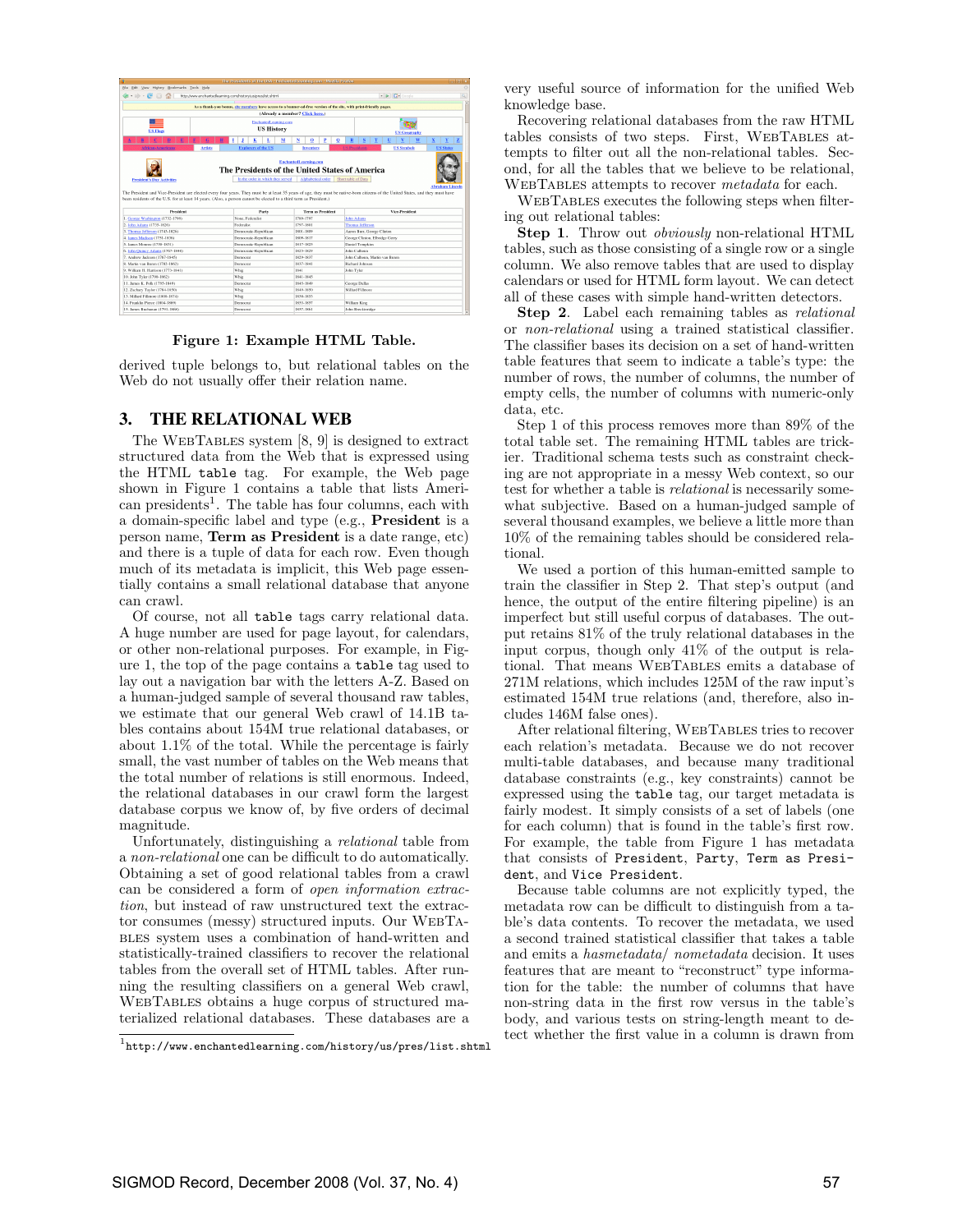the same distribution as the body of the column.

A human-marked sample of the relational filtering output indicates that about 71% of all true relations have metadata. Our metadata-recovery classifier performs well: it achieves precision of 89% and recall of 85%.

The materialized relational tables that we obtain from WebTables are both relatively clean and very expressive. First, the tabular structure makes individual elements easy to extract, and hence provides a very rich collection of entities for the Web knowledge base. Other data sources (such as the text collections used in TextRunner) require that we demarcate entities, relations, and values in a sea of surrounding text. In contrast, a good relational table explicitly declares most label endpoints through use of the table structure itself. Further, a relational table carries many pieces of metadata at once: each tuple has a series of dimensions that usually have attribute labels, and the mere presence of tuples in a table indicate set membership. However, unlike a TextRunner tuple, the label of the relation is rarely explicit. Finally, unlike the HTML form interfaces to deep-web databases (described in the next section), but like tuples derived by TEXTRUNNER, all of the dimensions in a relational table can be queried directly (forms may allow queries on only a subset of the emitted data's attributes).

Interestingly, in [25] it is shown that tables extracted by WebTables can be used to successfully expand instance sets that were originally extracted from free text using techniques similar to those in TEXTRUNNER. We also have initial results indicating that entities in the extracted tables can be used to improve the segmentation of HTML lists – another source for structured data on the Web.

## 4. ACCESSING DEEP-WEB DATABASES

Not all the structured data on the Web is published in easily-accessible HTML tables. Large volumes of data stored in backend databases are often made available to web users only through HTML form interfaces. For example, US census data can be retrieved by zipcode using the HTML form on the US census website<sup>2</sup>. Users retrieve data by performing valid form submissions. HTML forms either pose structured queries over relational databases or keyword queries over text databases, and the retrieved contents are published in structured templates, e.g., HTML tables, on web pages.

While the tables harvested by WEBTABLES can potentially be reached by users by posing keyword queries on search engines, the contents behind HTML forms were for a long time believed to be beyond the reach of search engines – there are not many hyperlinks pointing to web pages that are results of form submissions and web crawlers did not have the ability to automatically fill out forms. Hence, the names Deep, Hidden, or Invisible Web have been used to collectively refer to the contents accessible only through forms. It has been speculated that the data in the Deep Web far exceeds that currently indexed by search engines [6, 16]. We estimate that there are at least 10 million potentially useful forms [20].

Our primary goal was to make the data in deep-web databases more easily accessible to search engine users. Our approach has been to *surface* the contents into web pages that can then be indexed by search engines (like any other web page). As in the cases of  $TexrRun$ ner and WebTables our goal was to develop techniques that would apply efficiently on large numbers of forms. This is in contrast with much prior work that have either addressed the problem by constructing mediator systems one domain at a time [12, 13, 26], or have needed site-specific wrappers or extractors to extract documents from text databases [5, 22]. As we discuss, the pages we surface contain tables from which additional data can be extracted for the Web knowledge base.

Over the past few years we have developed and deployed a system that has surfaced the contents of over a million of such databases, which span over 50 languages and over 100 domains. The surfaced pages contribute results to over a thousand web search queries per second on Google.com. In the rest of this section, we present an overview of our system. Further details about our system can be found in [21].

#### 4.1 Surfacing Deep-Web databases

There are two complementary approaches to offering access to deep-web databases. The first approach, essentially a data integration solution, is to create vertical search engines for specific domains (e.g., cars, books, real-estate). In this approach we could create a mediator form for the domain at hand and semantic mappings between individual data sources and the mediator form. At web-scale, this approach suffers from several drawbacks. First, the cost of building and maintaining the mediator forms and the mappings is high. Second, it is extremely challenging to identify the domain (and the forms within the domain) that are relevant to a keyword query. Finally, data on the web is about everything and domain boundaries are not clearly definable, not to mention the many different languages – creating a mediated schema of everything will be an epic challenge, if at possible.

The second approach, surfacing, pre-computes the most relevant form submissions for all interesting HTML forms. The URLs resulting from these submissions can then be indexed like any other HTML page. Importantly, this approach leverages the existing search engine infrastructure and hence allows the seamless inclusion of Deep-Web pages into web search results; we thus prefer the surfacing approach.

The primary challenge in developing a surfacing approach lies in pre-computing the set of form submissions for any given form. First, values have to be selected for each input in the form. Value selection is trivial for select menus, but is very challenging for text boxes. Second, forms have multiple inputs and using a simple

 $^{2}$ http://factfinder.census.gov/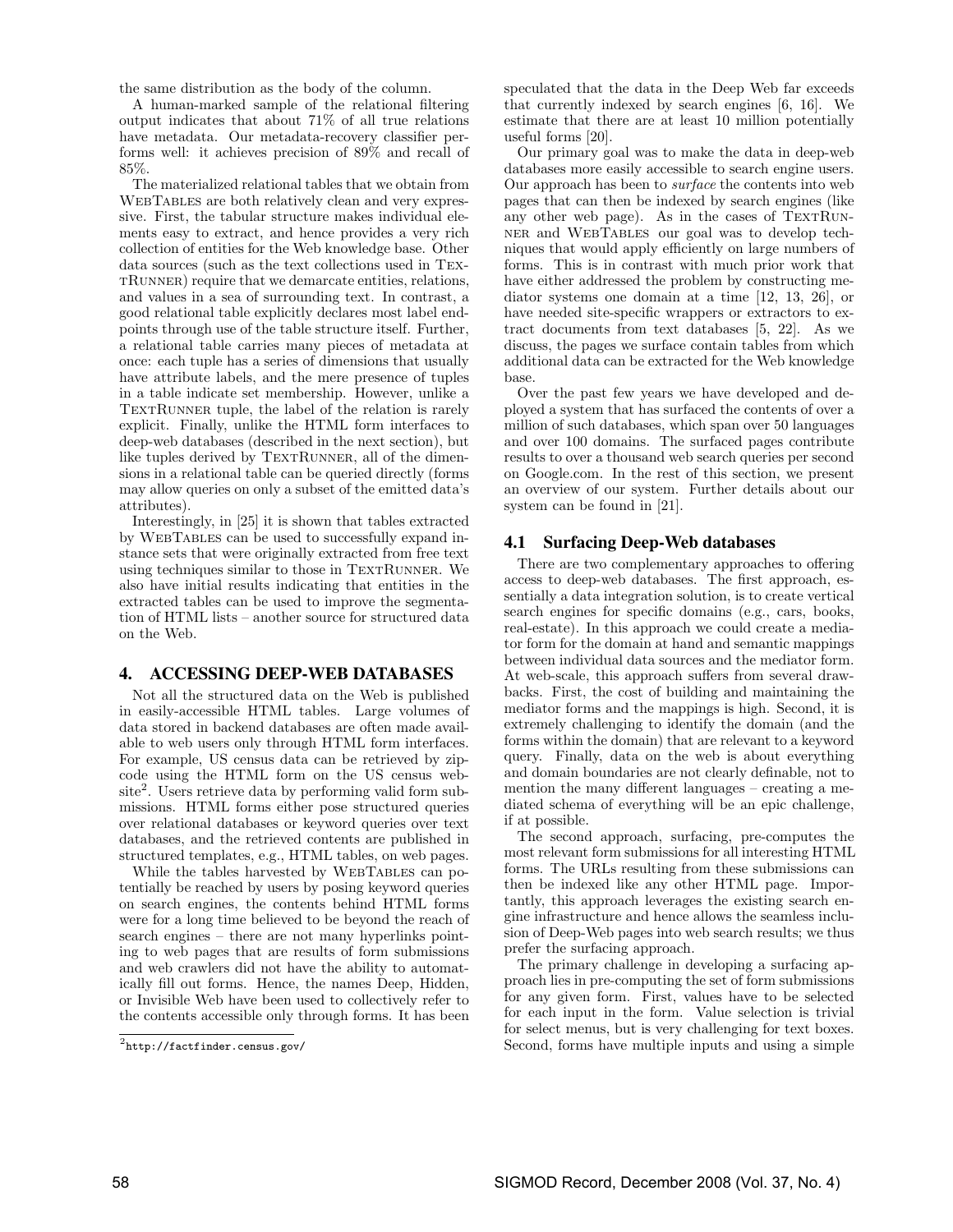strategy of enumerating all possible form submissions can be very wasteful. For example, the search form on cars.com has 5 inputs and a Cartesian product will yield over 200 million URLs, even though cars.com has only 650,000 cars on sale [11]. We present an overview of how we address these challenges in the rest of this section.

An overarching challenge in developing our solution was to make it scale and be domain independent. As already mentioned, there are millions of potentially useful forms on the Web. Given a particular form, it might be possible for a human expert to determine through laborious analysis the best possible submissions for that form, but such a solution would not scale. Our goal was to find a completely automated solution that can be applied to any form in any language or domain.

Selecting Input Values: A large number of forms have text box inputs and require valid inputs values for any data to be retrieved. Therefore, the system needs to choose a good set of values to submit in order to surface the most useful result pages. Interestingly, we found that it is not necessary to have a complete understanding of the semantics of the form in order to determine good candidate values for text inputs. We note that text inputs fall in one of two categories: generic search inputs that accept most keywords and typed text inputs that only accept values in a particular domain.

For search boxes, we start by making an initial prediction for good candidate keywords by analyzing the text on pages from that the form site that might be already indexed by the search engine. We use the initial set of keywords to bootstrap an iterative probing process. We test the form with candidate keywords and when valid form submissions result, we extract more keywords from the resulting pages. This iterative process continues until either new candidate keywords cannot be extracted or a pre-specified target is reached. The set of all candidate keywords can then be pruned to select a smaller subset that ensures diversity of the exposed database contents. Similar iterative probing approaches have been used in the past to extract text documents from specific databases [5, 10, 18, 22].

For typed text boxes, we attempt to match the type of the text box against a library of types that are extremely common across domains, e.g., zip codes in the US. Note that probing with values of the wrong type results in invalid submissions or pages with no results. We observed that even a library of just a few types can cover a significant number of text boxes.

Selecting Input Combinations: For HTML forms with more than one input, a simple strategy of enumerating the entire Cartesian product of all possible inputs will result in a very large number of URLs being generated. Crawling too many URLs will drain the resources of a search engine web crawler while also posing an unreasonable load on web servers hosting the HTML forms. Interestingly, when the Cartesian product is very large, it is likely that a large number of the form submissions result in empty result sets that are useless from an indexing standpoint.

To only generate a subset of the Cartesian product, we developed an algorithm that intelligently traverses the search space of possible input combinations to identify only the subset of input combinations that are likely to be useful to the search engine index. We introduced the notion of an input template: given a set of *binding* inputs, the template represents that set of all form submissions using only the Cartesian product of values for the binding inputs. We showed that only input templates that are *informative*, i.e., generate web pages with sufficiently distinct retrieved contents, are useful to a search engine index. Hence, given a form, our algorithm searches for informative templates in the form, and only generates form submissions from them.

Based on the algorithms outlined above, we find that we only generate a few hundred form submissions per form. Furthermore, we believe the number of form submissions we generate is proportional to the size of the database underlying the form site, rather than the number of inputs and input combinations in the form. In [21], we also show that we are able to extract large fractions of underlying deep-web databases automatically (without any human supervision) using only a small number of form submissions.

## 4.2 Extracting the extracted databases

By creating web pages, surfacing does not preserve the structure and hence the semantics of the data exposed from the underlying deep-web databases. The loss in semantics is also a lost opportunity for query answering. For example, suppose a user were to search for "used ford focus 1993". Suppose there is a surfaced used-car listing page for Honda Civics, which has a 1993 Honda Civic for sale, but with a remark "has better mileage than the Ford Focus". A simple IR index can very well consider such a surfaced web page a good result. Such a scenario can be avoided if the surfaced page had the annotation that the page was for used-car listings of Honda Civics and the search engine were able to exploit such annotations. Hence, the challenge in the future will be to find the right kind of annotation that can be used by the IR-style index most effectively.

When contents from a deep-web database are surfaced onto a web page, they are often laid out into HTML tables. Thus, a side-effect of surfacing is that there are potentially many more HTML tables that can then be recovered by a system like WebTables. In fact, HTML tables generated from the deep-web can potentially be recovered in a more informed way than in general. Surfacing leads to not one, but multiple pages with overlapping data laid out in identical tables. Recovering the tables collectively, rather than each one separately, can potentially lead to a complete extraction of the the deep-web database. In addition, mappings can be predicted from inputs in the form to columns in the recovered tables thereby resulting in recovering more of the semantics of the underlying data. Such deeper extraction and recovery is an area of future work.

In addition, the forms themselves contribute to interesting structured data. The different forms in a do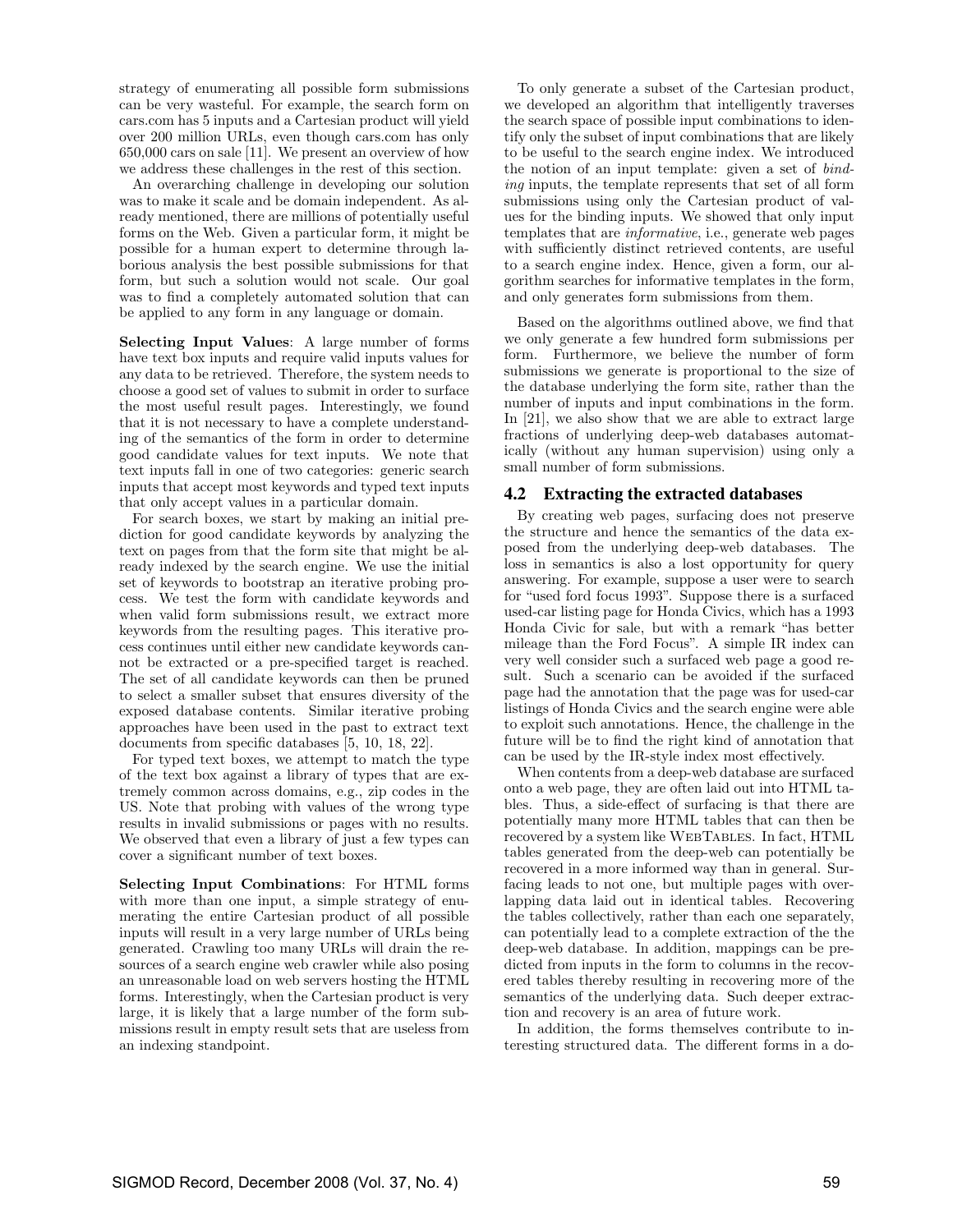main, just like different tables, are alternate representations for metadata within a domain. The forms can be aggregated and analyzed to yield interesting artifacts. Resources such as the ACSDb [9] can be constructed based on the metadata in forms. For example, as works such as [15, 23, 28] have shown, mediated schemas can be constructed for domains by clustering forms belonging to that domain. Likewise, form matching within a domain can be improved by exploiting other forms in the same same domain [19].

## 5. WEB-SCALE AGGREGATES

So far our discussion has focused on a knowledge base of facts from the Web. However, our experience has shown that significant value can be obtained from analyzing collections of metadata on the Web. Specifically, from the collections we have been working with (forms and HTML tables) we can extract several artifacts, such as: (1) a collection of forms (input names that appear together, values for select menus associated with input names), (2) a collection of several million schemata for tables, i.e., sets of column names that appear together, and (3) a collection of columns, each having values in the same domain (e.g., city names, zipcodes, car makes).

We postulate that we can build from these artifacts a set of *semantic services* that are useful for many *other* tasks. In fact, these are some of the services we would expect to build from a Web knowledge base, but we argue that we do not need a complete Web knowledge base in order to do so. Examples of such services include:

- Given an attribute name (and possibly values for its column or attribute names of surrounding columns) return a set of names that are often used as synonyms. In a sense, such a service is a component of a schema matching system whose goal is to help resolve heterogeneity between disparate schemata. A first version of such a service was described in [9].
- Given a name of an attribute, return a set of values for its column. An example of where such a service can be useful is to automatically fill out forms in order to surface deep-web content.
- Given an entity, return a set of possible properties (i.e, attributes and relationships) that may be associated with the entity. Such a service would be useful for information extraction tasks and for query expansion.
- Given a few attributes in a particular domain, return other attributes that database designers use for that domain (akin to a schema auto-complete). A first version of such a service was described in [9]. Such a service would be of general interest for database developers and in addition would help them choose attribute names that are more common and therefore avoid additional heterogeneity issues later.

## 6. CONCLUSION

We described three systems that perform information extraction in a domain-independent fashion, and therefore can (and have been) applied to the entire Web. The first system, TEXTRUNNER, extracts binary relationships between entities from arbitrary text and therefore obtains a very wide variety of relationships. TEXTRUNner exploits the power of redundancy on the Web by basing its extractions on *multiple occurrences* of facts on the Web. The WebTables system targets tabular data on the Web and extracts structured data that typically requires multiple attributes to describe and often includes numerical data that would be cumbersome to describe in text. In WEBTABLES, the fact that we have *multiple rows* in a table can provide further clues about the semantics of the data. Our deep-web crawl extracts an additional type of structured data that is currently stored in databases and available behind forms. The data extracted by the deep-web crawl requires additional effort to be fully structured, but the potential arises from the fact that we have *multiple tables* resulting from the same form. In all three cases, a side result of the extraction is a set of entities, relationships and schemata that can be used as building blocks for the Web knowledge base and for additional semantic services.

#### 7. REFERENCES

- [1] E. Agichtein, L. Gravano, J. Pavel, V. Sokolova, and A. Voskoboynik. Snowball: A Prototype System for Extracting Relations from Large Text Collections. In *SIGMOD*, 2001.
- [2] M. Banko. Personal Communication, 2008.
- M. Banko, M. J. Cafarella, S. Soderland, M. Broadhead, and O. Etzioni. Open Information Extraction from the Web. In *IJCAI*, 2007.
- [4] M. Banko and O. Etzioni. The Tradeoffs Between Open and Traditional Relational Extraction. In *ACL*, 2008.
- [5] L. Barbosa and J. Freire. Siphoning hidden-web data through keyword-based interfaces. In *SBBD*, 2004.
- [6] M. K. Bergman. The Deep Web: Surfacing Hidden Value. *Journal of Electronic Publishing*, 2001.
- [7] S. Brin. Extracting Patterns and Relations from the World Wide Web. In *WebDB*, 1998.
- [8] M. J. Cafarella, A. Halevy, Y. Zhang, D. Z. Wang, and E. Wu. Uncovering the Relational Web. In *WebDB*, 2008.
- [9] M. J. Cafarella, A. Halevy, Y. Zhang, D. Z. Wang, and E. Wu. WebTables: Exploring the Power of Tables on the Web. In *VLDB*, 2008.
- [10] J. P. Callan and M. E. Connell. Query-based sampling of text databases. *ACM Transactions on Information Systems*, 19(2):97–130, 2001.
- [11] Cars.com FAQ.
- http://siy.cars.com/siy/qsg/faqGeneralInfo.jsp#howmanyads. [12] Cazoodle Apartment Search.
- http://apartments.cazoodle.com/. [13] K. C.-C. Chang, B. He, and Z. Zhang. MetaQuerier over the Deep Web: Shallow Integration across Holistic Sources. In *VLDB-IIWeb*, 2004.
- [14] O. Etzioni, M. Cafarella, D. Downey, S. Kwok, A.-M. Popescu, T. Shaked, S. Soderland, D. S. Weld, and A. Yates. Web-scale information extraction in KnowItAll (preliminary results). In *WWW*, 2004.
- [15] B. He and K. C.-C. Chang. Statistical Schema Matching across Web Query Interfaces. In *SIGMOD*, 2003.